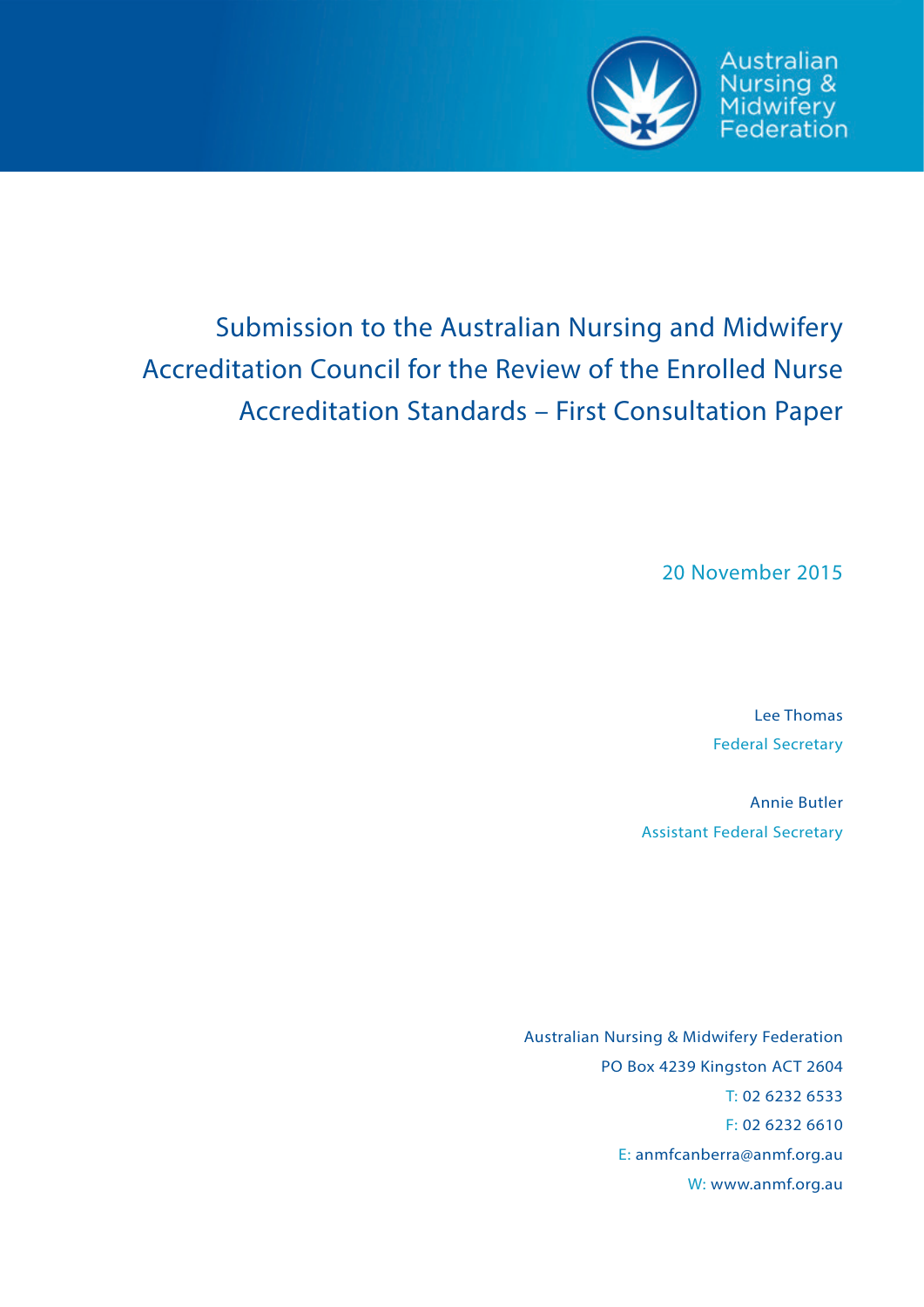# Introduction

Established in 1924, the Australian Nursing and Midwifery Federation (ANMF) is the largest professional and industrial organisation in Australia for nurses and midwives, with Branches in each State and Territory of Australia. The core business of the ANMF is the professional and industrial representation of our members and the professions of nursing and midwifery.

With a membership of over 249,000 nurses, midwives and assistants in nursing, our members are employed across all urban, rural and remote locations, in both the public and private health and aged care sectors.

The ANMF has an enrolled nurse membership of over 38,000. This represents more than half of all enrolled nurses on the national register, according to the total number of 60,892 shown in the June 2015 statistics for the Nursing and Midwifery Board of Australia  $(NMBA)^1$ . We therefore welcome the opportunity to provide advice to the first round of public consultation for the review of the Australian Nursing and Midwifery Accreditation Council (ANMAC) Enrolled Nurse Accreditation Standards. The ANMF has a critical interest in accreditation standards which ensure enrolled nurses are educated and qualified for safe, competent and ethical practice and meet the NMBA Enrolled Nurse Standards for Practice. It is essential there are appropriate selection processes to optimise students success in the program and to assist retention of a viable enrolled nurse workforce.

## **Comments**

**Questions 1 and 2** are not dealt with in this submission as the questions relate to demographic data.

## **Question 3**

**Version 1 DRAFT Enrolled Nurse Accreditation Standards**

**Proposed wording for criterion 3.6 to specify the minimum number of workplace experience hours required in all enrolled nurse programs.**

The program provider demonstrates:

A minimum of **400** hours of workplace experience, not inclusive of simulation activities, incorporated into the program and providing exposure to a variety of health-care settings that support achievement of the Enrolled Nurse Standards for Practice.

**Question 3. Do you support the inclusion of the proposed criterion 3.6 in the revised enrolled nurse accreditation standards?** 

**Criterion 3.6 a) Yes** 

<sup>1.</sup> http://www.nursingmidwiferyboard.gov.au/About/Statistics.asp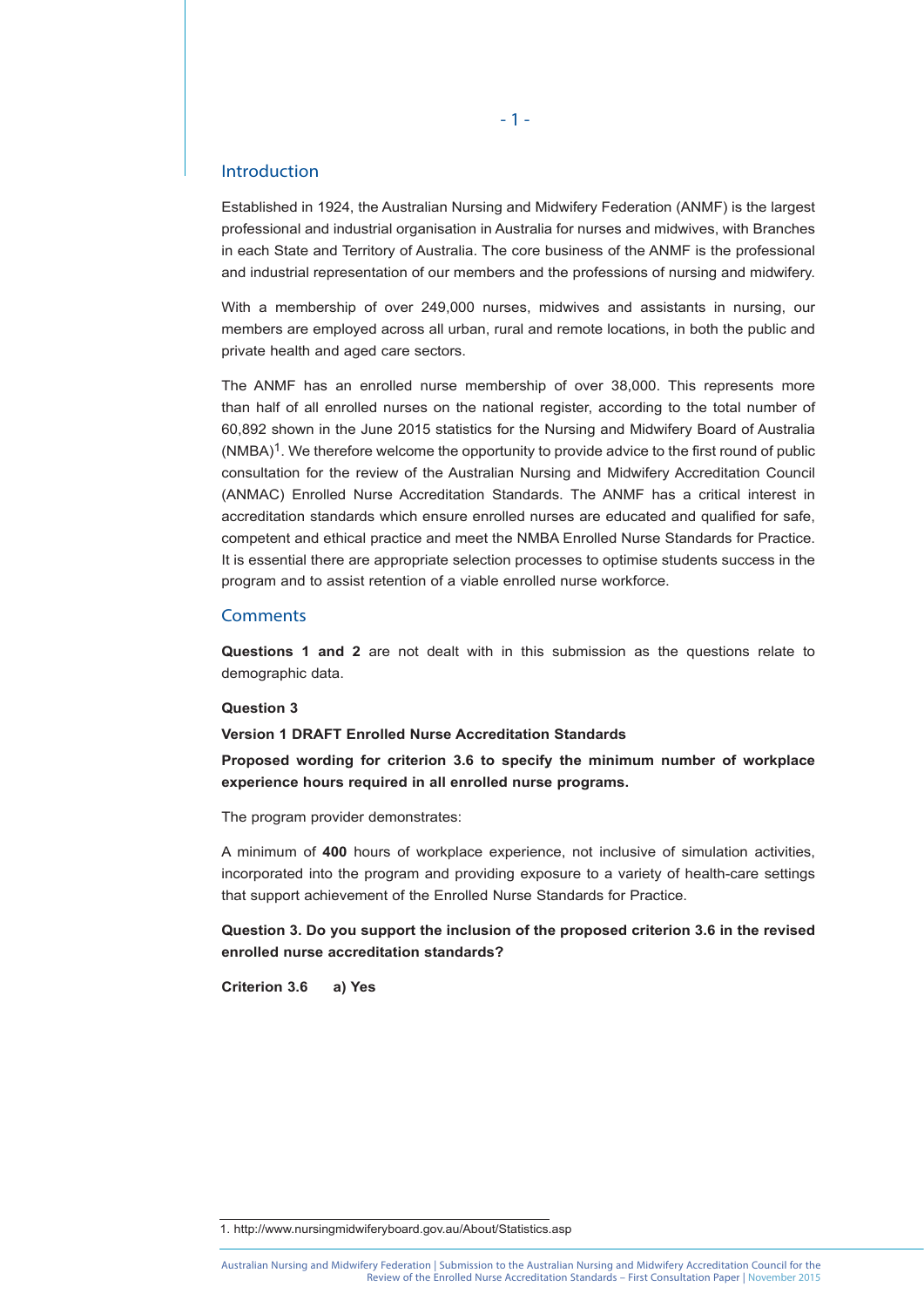## ANMF Response:

The ANMF considers the most critical feature of workplace experience for all health disciplines is its quality. In particular, when nursing and midwifery students experience well managed workplace experience in a positive learning environment, they are more likely to want to stay in the health workforce. The national accreditation standard under review specifies the program provider demonstrates "a minimum of 400 hours of workplace experience, not inclusive of simulation activities…." This standard preserves the integrity of clinical placement time so that other experiences, for example, simulated learning, become additional experience rather than replacing placement in a clinical environment. We acknowledge there is a dearth of formal research to guide the optimal amount of workplace experience required to demonstrate safe, competent practice; and, that the critical issue is the quality of the workplace experience rather than the quantity of hours spent on clinical placement. However, there is now consensus of expert opinion in this country to support stipulation of a minimum number of workplace experience hours as it applies to all nursing curriculum.

The ANMF believes there should be a minimum number of hours set, and specified in the national accreditation standard, as a safety net for maintaining the education program's integrity in preparing a competent practitioner. Insufficient hours of workplace experience will compromise the student's ability to be able to demonstrate competence.

The ANMF endorses the position that when simulation is included in a student's professional experience it must be complementary and in addition to the minimum requirement of 400 hours workplace experience. The student can learn technically correct ways of doing things in a simulated environment but needs the workplace experience to learn and apply individualised communication skills, clinical judgement, and intervention. While the ANMF is supportive of simulated learning laboratories for students of nursing and midwifery programs, it is imperative that these environments are not relied on as a component of minimum workplace experience. The minimum workplace experience hours should continue to exclude simulation activities.

It is the view of the ANMF that Standard 3: Program development and structure, Criterion 3.6, continue to specify the requirement for a minimum of 400 hours of workplace experience, not inclusive of simulation activities, incorporated into the program and providing exposure to a variety of health-care settings that support achievement of the NMBA Enrolled Nurse Standards for Practice.

## **Question 4**

## **Version 1 DRAFT Enrolled Nurse Accreditation Standards**

**Proposed criteria to enable content found in the National Health Training Package and the current accreditation standards to be included within the draft Enrolled Nurse Accreditation Standards.**

#### **The program provider demonstrates:**

**4.2 The central focus of the program is enrolled nursing practice, comprising core health professional knowledge and skills and specific enrolled nursing practice knowledge and skills that are evidence based and incorporate national and regional health priorities, health research, health policy and reform.**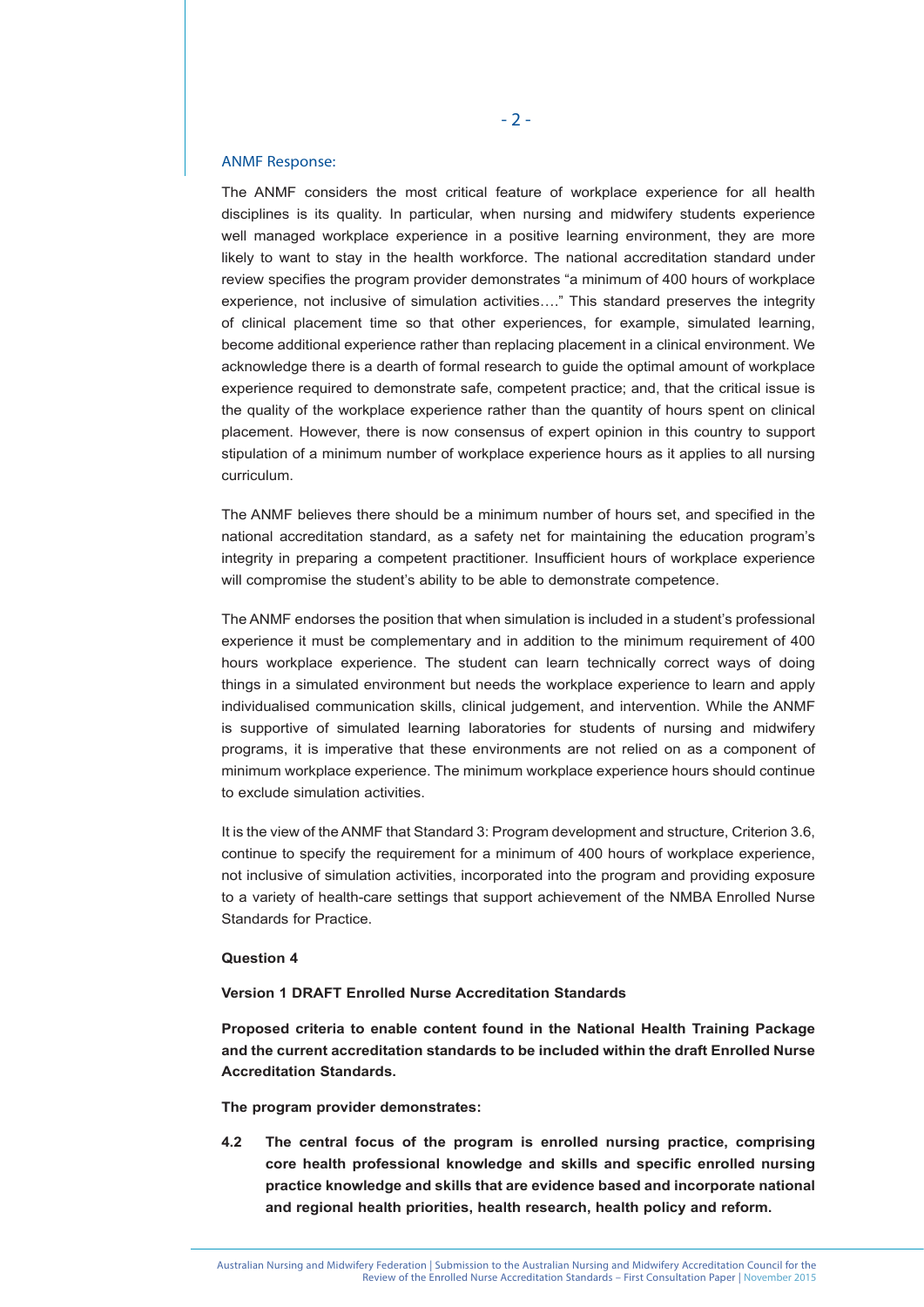- **4.4 Program content supports the development and application of knowledge and skills in** 
	- **a. analytical and reflective practice**
	- **b. quality and safety principles**
	- **c. research appreciation and translation**
	- **d. legal and ethical issues in health care**
	- **e. health informatics and health technology.**
- **4.5 Inclusion of subject matter that gives students an appreciation of the diversity of Australian culture, develops their knowledge of cultural respect and safety, and engenders the appropriate skills and attitudes.**
- **4.6 Inclusion of a discrete unit specifically addressing Aboriginal and Torres Strait Islander peoples' history, health, wellness and culture. Health conditions prevalent among Aboriginal and Torres Strait Islander peoples are also appropriately embedded into other units within the program.**
- **4.8 Elective units2 of competence in the program are relevant to the communities' health priorities.**

**Question 4. Do you support the inclusion of proposed program content as specified in the following criteria in Standard 4 of the draft Enrolled Nurse Accreditation Standards?**

| <b>Criterion 4.2</b> | a) Yes |
|----------------------|--------|
| <b>Criterion 4.4</b> | b) No  |
| <b>Criterion 4.5</b> | a) Yes |
| <b>Criterion 4.6</b> | a) Yes |
| <b>Criterion 4.8</b> | a) Yes |

## ANMF Response:

# **Criterion 4.4:**

In accordance with the new HLT54115 Health Training Package (HTP) qualification and the NMBA Enrolled Nurse Standards for Practice, the expectation of an enrolled nurse in relation to point a. analytical and reflective practice, would be to read and analyse a contemporary research article, relevant to their area of practice. They would then be expected to reflect upon their reading for the purpose of embedding new information into their own practice. The level of analytical and reflective practice expected of an enrolled nurse would be different to the level expected of a registered nurse.

The ANMF does not support the inclusion of the term 'translation' in point c. research appreciation and translation. This should be removed. There needs to be consistent language between the ANMAC Enrolled Nurse Accreditation Standards and the NMBA Enrolled Nurse Standards for Practice. The NMBA Standard (8) requires that enrolled nurses 'provide nursing care that is informed by research evidence'. There is no suggestion that the enrolled nurse undertakes research translation without the guidance of the registered nurse. According to the Board's Standard, the enrolled nurse 'incorporates evidence for best practice as guided by the registered nurse or other appropriate health professionals'.

<sup>2</sup> Elective units here mean any approved units that are not part of core units.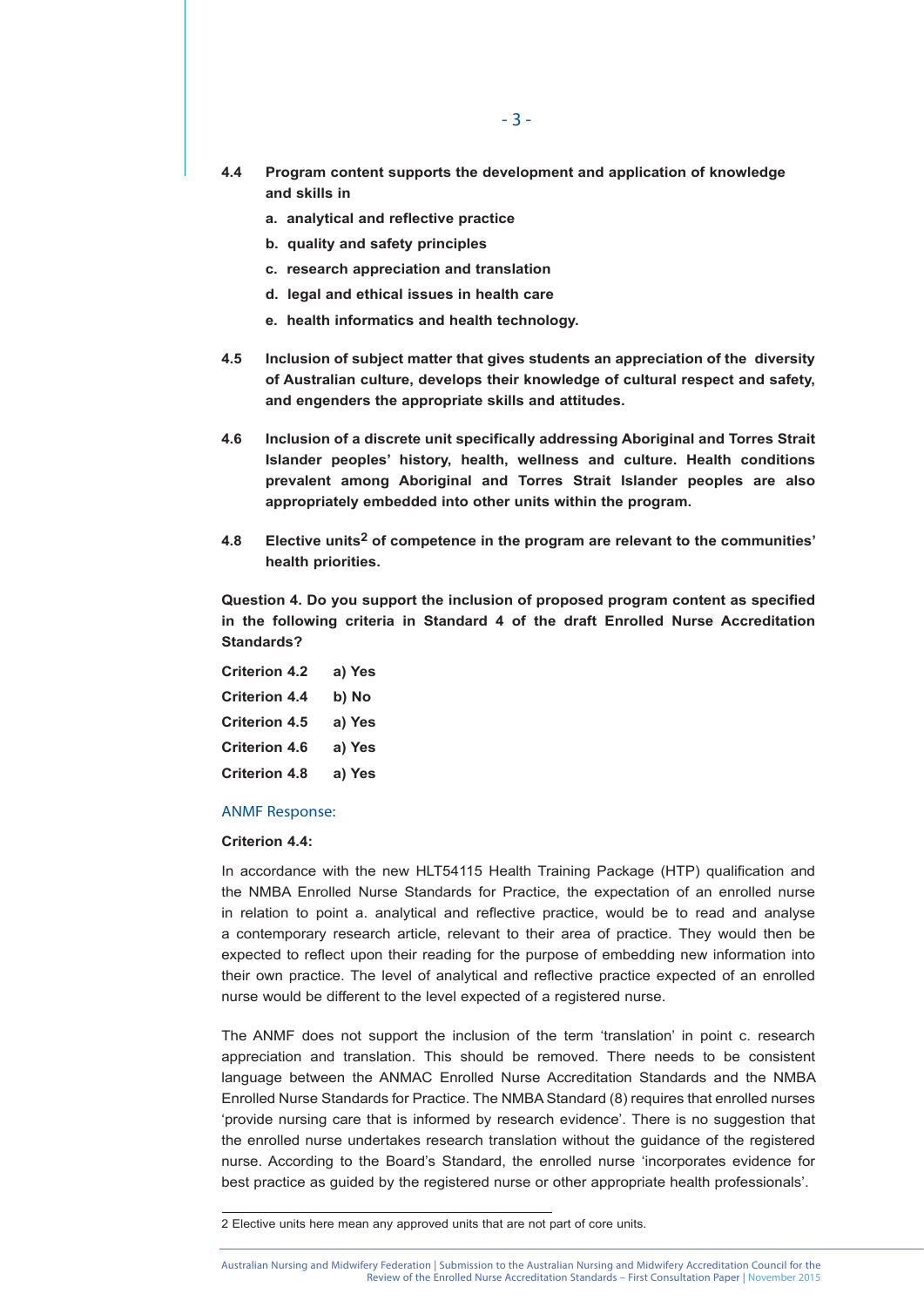Although point e. health informatics and health technology is supported, this content is not currently in the new HLT54115 Health Training Package qualification. The ANMF is unsure how education providers would demonstrate this requirement. It would have to be offered in addition to the program content of the new HLT54115 Health Training Package qualification.

# **Criterion 4.6:**

The inclusion of a discrete unit specifically addressing Aboriginal and Torres Strait Islander peoples' history, health, wellness and culture; and, the embedding of health conditions prevalent among Aboriginal and Torres Strait Islander peoples appropriately into other units within the program, is strongly supported. It is the view of the ANMF that this is of central importance to all undergraduate and postgraduate nursing and midwifery education programs.

# **Question 5**

# **Version 1 DRAFT Enrolled Nurse Accreditation Standards**

**Question 5. What in the current system would facilitate program providers assessing students' English language skills prior to undertaking workplace experience?** 

#### ANMF Response:

It is the view of the ANMF that program providers would assess students' English language skills prior to undertaking workplace experience if this was a requirement stipulated in the ANMAC Enrolled Nurse Accreditation Standards.

There should be a national mandatory pre-entry test for the Diploma of Nursing that must be used by all program providers to assess literacy, numeracy and English writing skills such as the VETASSESS Test. However, even where this is currently used, this test is set at too low a level for the literacy and numeracy demands of both the theoretical and workplace content of the Diploma of Nursing.

#### **Question 6**

## **Version 1 DRAFT Enrolled Nurse Accreditation Standards**

**Question 6. What in the current system would be a barrier to program providers assessing students' English language skills prior to undertaking workplace experience?**

# ANMF Response:

It is the concern of the ANMF that currently students are accepted into Diploma of Nursing programs either having undertaken no assessment of literacy, numeracy and English writing skills or the VETASSESS Test. This Test is currently pitched at entry into AQF level 2 and 3 qualifications and is therefore set at too low a level to assess the required literacy and numeracy necessary to achieve an AQF level 5 outcome. These students may well complete the qualification, still unable to meet the NMBA English Language Skills Registration Standard.

Program providers may oppose this testing as it could result in a reduced number of eligible program participants and subsequent loss of revenue for the program.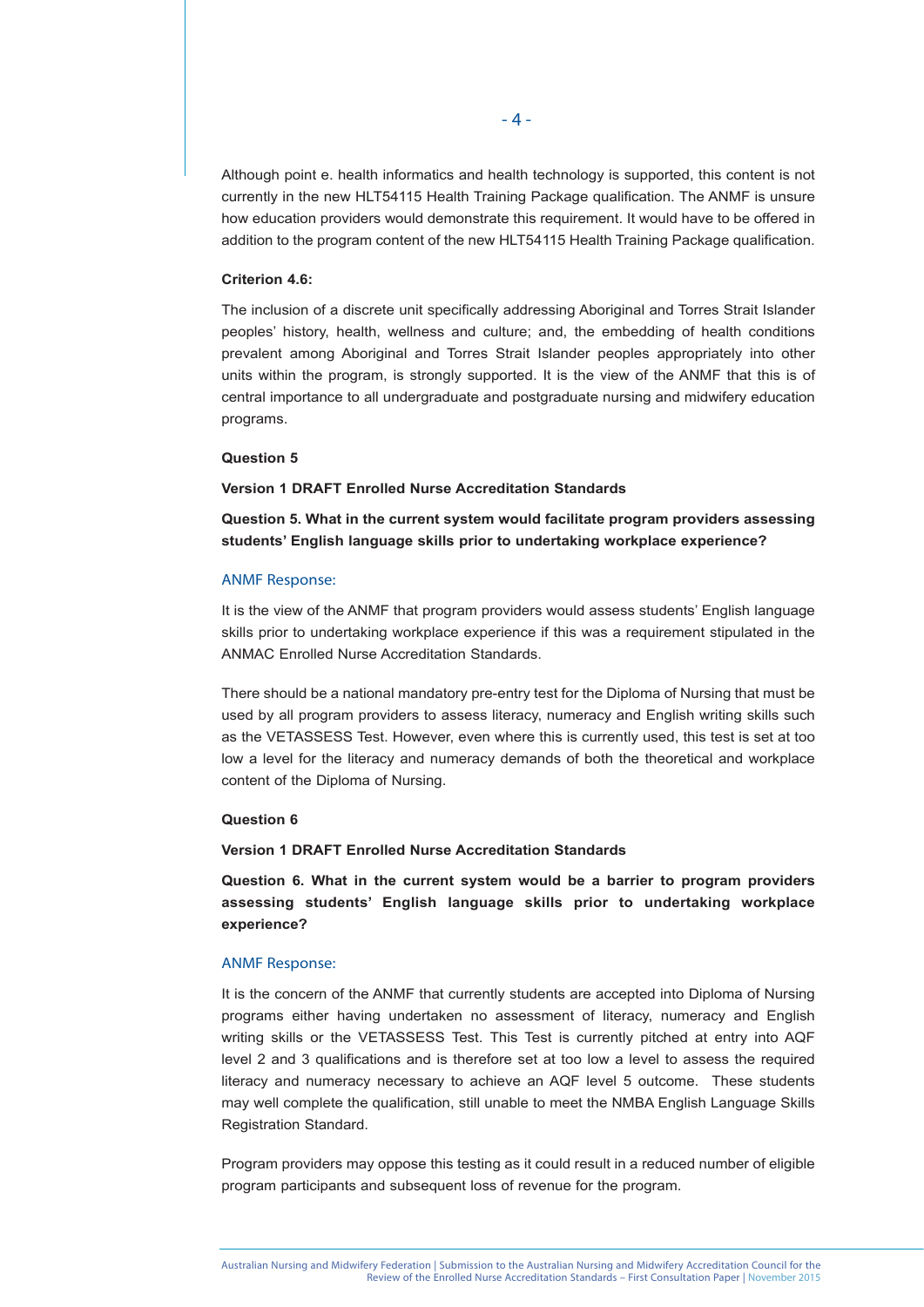English proficiency is required to demonstrate the communication skills, safety and competence during workplace experience that is necessary to meet the NMBA Enrolled Nurse Standards for Practice. There must be a clear expectation on commencement of a program of study that, in order to be able to meet the NMBA Enrolled Nurse Standards for Practice, enrolled nursing students must be able to demonstrate English Language proficiency to a national mandatory preset level.

Those students who would be required by the NMBA to complete one of the specified English Language Tests to achieve test results detailed in the Board's Standard for registration, should be required to do this, not just prior to workplace experience, but before they are accepted into the program. As the cost for English language testing will be incurred by students as a requirement for registration, they should complete this testing to the level required by the NMBA prior to commencing the program. Education providers would then be unable to accept students into the program when they have little or no prospect of meeting the English Language Skills Standard in order to gain registration on completion.

**Question 7. Do you support criterion 5.6 specifying a minimum level of English language skills that students would be required to demonstrate prior to undertaking workplace experience?**

**a) Yes** 

#### ANMF Response:

It is the view of the ANMF the minimum standard for English language skills required for registration in Australia should be required on entry to a program of study.

**Question 8. If you answered 'yes' to question 7, please identify what you would consider an appropriate minimum level of English language skills that students would be required to demonstrate prior to undertaking workplace experience?**

#### ANMF Response:

All students should be assessed and achieve a minimum pass level in a revised national VETASSESS Test for literacy, numeracy and English writing skills prior to commencing the program. This Test should be pitched at an AQF level 5 standard and include an oral/verbal component. This will ensure students selected for the program are able to complete the theoretical requirements and workplace experience as required with no delay.

Those students who would be required by the NMBA to complete one of the specified English Language Tests to achieve test results detailed in the Board's Standard for registration, should also be required to do this prior to commencing the program.

**Question 9. Please review all standards and criteria in the first draft of the Enrolled Nurse Accreditation Standards and provide feedback in relation to identified issues, omissions, gaps, duplications or errors.** 

#### ANMF Response:

**Standard 1:** No further comment

**Standard 2:** No further comment